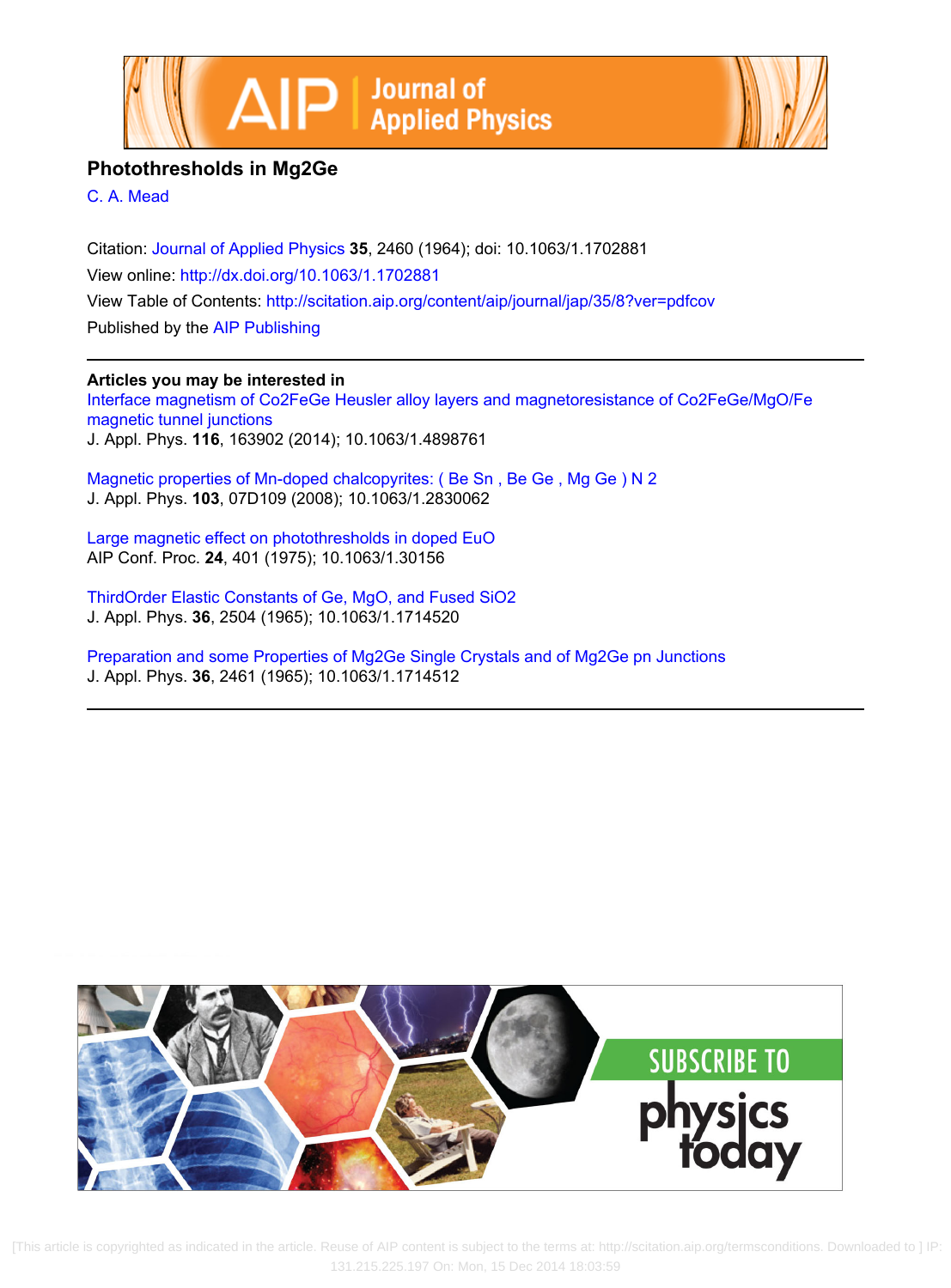2460 GROVE *et at.* 

Shockley-Read-Hall centers.4 It can be shown that, within the depletion region, the time constant for the emission of carriers from such levels is given by $5$ 

$$
\tau_i = 1/[\sigma_n V_{th} n_i + \sigma_p V_{th} n_i]. \tag{5}
$$

4 W. Shockley and W. T. Read, Phys. Rev. 87,835 (1952). 5 C. T. Sah and G. Reddi, IEEE Trans. Electron Devices (to be published).

JOURNAL OF APPLIED PHYSICS VOLUME 35, NUMBER 8 AUGUST 1964

## Photothresholds in Mg<sub>2</sub>Ge

## C. A. MEAD

*California Institute of Technology, Pasadena, California*  (Received 1 April 1964)

Optical absorption and surface barrier photoresponse measurements have been made on cleaved samples of  $\dot{M}g_2$ Ge. The form of the results obtained from both techniques indicates an indirect transition at approximately 0.54 eV followed by a direct transition at approximately 1.8 eV.

HE electrical properties of Mg<sub>2</sub>Ge have been studied in some detail by Redin *et al.<sup>1</sup>* and more recently, Koenig *et al.*<sup>2</sup> in an attempt to determine the energy gap of this material by means of infrared absorption measurements. Although the absorption coefficient



FIG. 1. Square root of absorption coefficient vs photon energy for cleaved samples.

<sup>1</sup> R. D. Redin, R. G. Morris, and G. C. Danielson, Phys. Rev. **109**, 1916 (1958). <sup>2</sup>P. Koenig, D. W. Lynch, and G. C. Danielson, J. Phys. Chem. Solids 20, 122 (1961).

was measured over a considerable range of temperature, the dependence upon energy could not be fit to any theoretical model and hence the value of the band gap could not be ascertained. In the present work, infrared absorption measurements have been made on cleaved samples of Mg2Ge. The energy dependence of the absorption is consistent with the theory for allowed indirect transitions.

The square root of the room-temperature absorption coefficient is plotted as a function of photon energy in Fig. 1. The form of the curve as well as its rate of increase with *hv* is very similar to that obtained with other materials where the transitions are known to be indirect. It can be seen that the result is fit well by a straight line extrapolating to 0.548 eV. This branch we interpret as arising from the phonon emission process. At low absorption coefficients, a second branch probably corresponding to the phonon absorption process can be seen. This data was obtained from transmission measurements on samples of two different thicknesses cleaved from a single large p-type crystal (carrier concentration  $\leq 10^{17}$  cm<sup>-3</sup>). It was noted by H. Kroemer that a cleaved surface could be exposed to the atmosphere for extended periods without showing any sign of deterioration. However, if the sample was abraded in any way, a surface film formed rapidly. Since previous work was done on polished surfaces, comparison with the present results is difficult. Reflection from the sample surface as a function of wavelength is shown in the inset in Fig. 1. The maximum value of the reflectivity is of the order of  $50\%$ . It can be seen that the value of the reflectivity did not change appreciably over the wavelength range where the reflection correction was appreciable. Hence, the absorption coefficient was

Thermal velocity of carriers is  $v_{th} \approx 10^7$  cm/sec and for silicon at room temperature the intrinsic carrier concentration  $n_i$  is  $\approx 10^{10}$  cm<sup>-3</sup>. These values, together with typical carrier capture cross sections  $\sigma_p \approx \sigma_n \approx 10^{-15}$  cm<sup>2</sup>, give  $\tau_t \approx 10^{-2}$  sec which is in order-of-magnitude agreement with the observed transition frequency.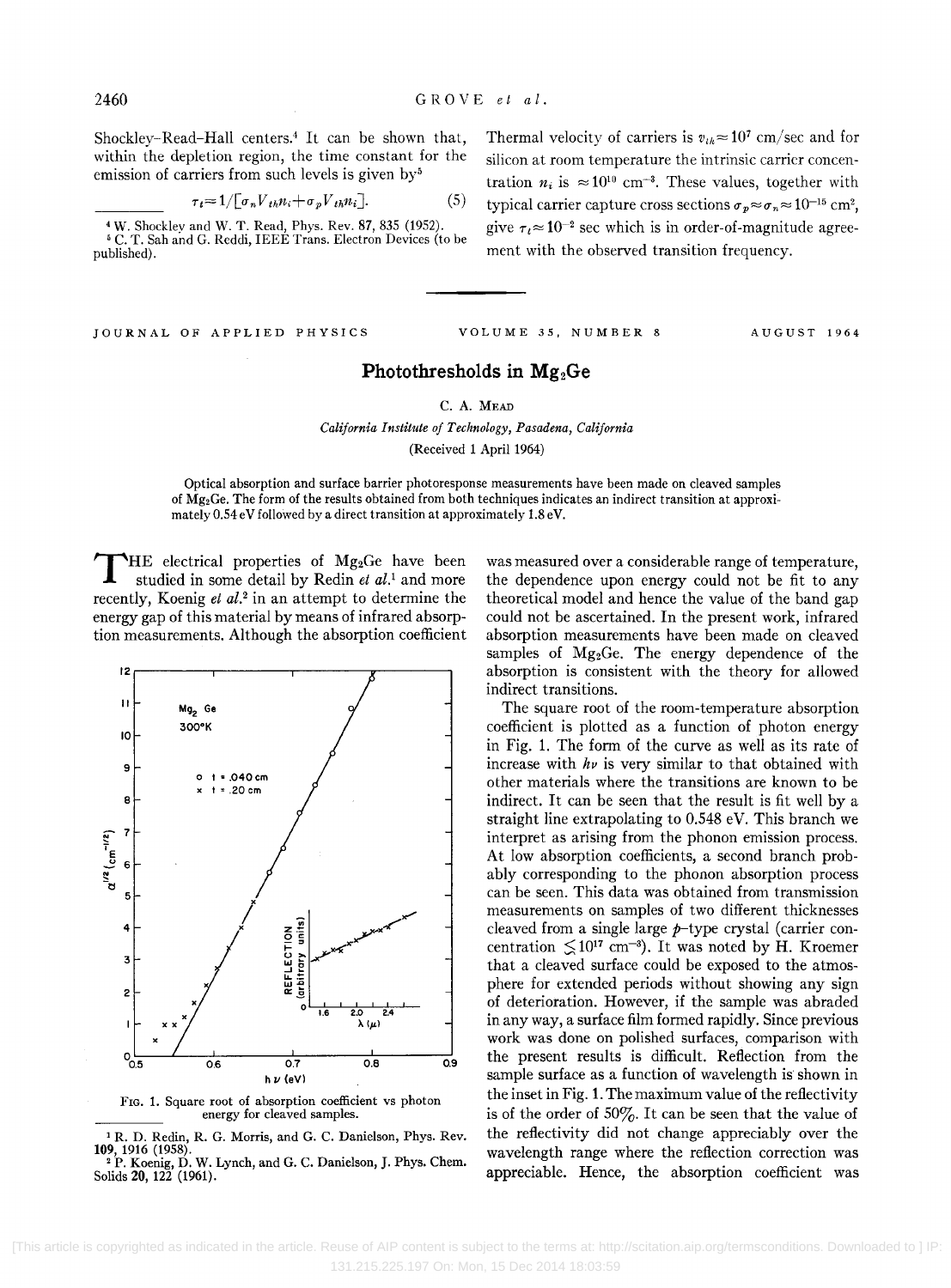

FIG. 2. Low-temperature photoresponse of surface barrier unit.

calculated from transmission data assuming the reflection correction to be constant, and equal to its value at wavelengths longer than the absorption edge.

Measurements of the photothresholds were also made on a number of samples by the surface barrier photoresponse technique. $3-5$  Samples were prepared by vacuum cleavage of *n*-type Mg<sub>2</sub>Ge (carrier concentration  $\approx 10^{17}$  cm<sup>-3</sup>) and immediate evaporation of a thin  $(\approx 1000$ -Å) gold layer. Measurements were made under identical conditions at several different temperatures. Photoresponse of a typical sample at approximately  $10^{\circ}$ K is shown in Fig. 2. At low photon energy, a straight line fit to the experimental points extrapolates to  $0.57 \pm 0.01$  eV. Again the form of the response is very similar to that obtained on other indirect materials.4 ,5

The abrupt increase in photoresponse at 1.8 eV is very similar to that observed for a number of other materials4,5 and is attributed to direct transitions from the valence to conduction band. Similar data were taken at 77° and 195°K, A rather accurate value for the direct edge can be obtained by subtracting the extrapolated response due to indirect transitions. The results of this procedure are shown in Fig. 3. In this figure, the response has been arbitrarily normalized to the indirect transition response at 1.6 eV. It is interesting to note that the relative strength of the direct transition

<sup>3</sup> W. G. Spitzer and C. A. Mead, J. Appl. Phys. 34, 3061 (1963).<br><sup>4</sup> C. A. Mead and W. G. Spitzer, Phys. Rev. Letters 11, 358 (1963).

TABLE I. Summary of data obtained on direct and indirect transitions in Mg2Ge. The temperature coefficient of the direct edge was obtained from the 195° and 77°K data, of the indirect edge from the 300° and 77°K data.

| Temperature $({}^{\circ}K)$                     | Indirect<br>threshold (eV) | <b>Direct</b><br>threshold (eV) |
|-------------------------------------------------|----------------------------|---------------------------------|
| Absorption                                      |                            |                                 |
| 300                                             | $0.548 + 0.004$            |                                 |
| Surface barrier response                        |                            |                                 |
| 195                                             | $0.54 + 0.01$              | $1.737 \pm 0.005$               |
| 77                                              | 0.57                       | 1.780                           |
| $\approx$ 10                                    | 0.57                       | 1.804                           |
| Temperature coefficient<br>$(10^{-4}/\text{K})$ | $\approx$ 2+1              | 3.5                             |

decreases within increasing temperature and also tends to round off at higher energies. The reason for this phenomena is not known. A summary of the results for different temperatures is given in Table I. The temperature coefficients of the two thresholds have been computed using the 195° and 77°K data and are somewhat lower than those given by other workers. It should be noted that the temperature coefficient for the indirect edge is probably not accurate to better than about a factor of 2. Another feature shown in Fig. 3 is worthy of some comment, that is the increase in slope of the indirect data at about 1.54 eV. This behavior was present in some samples to a much larger degree than in others and tended to become less pronounced at higher temperatures. In one particular sample, it was strong enough to be clearly apparent at 77°K, Several ex-



FIG. 3. Photoresponse  $(R)$  due to direct transition as obtained by subtraction of the extrapolated indirect response.

 $*$  W. G. Spitzer and C. A. Mead, Phys. Rev. 133, A872(1964).